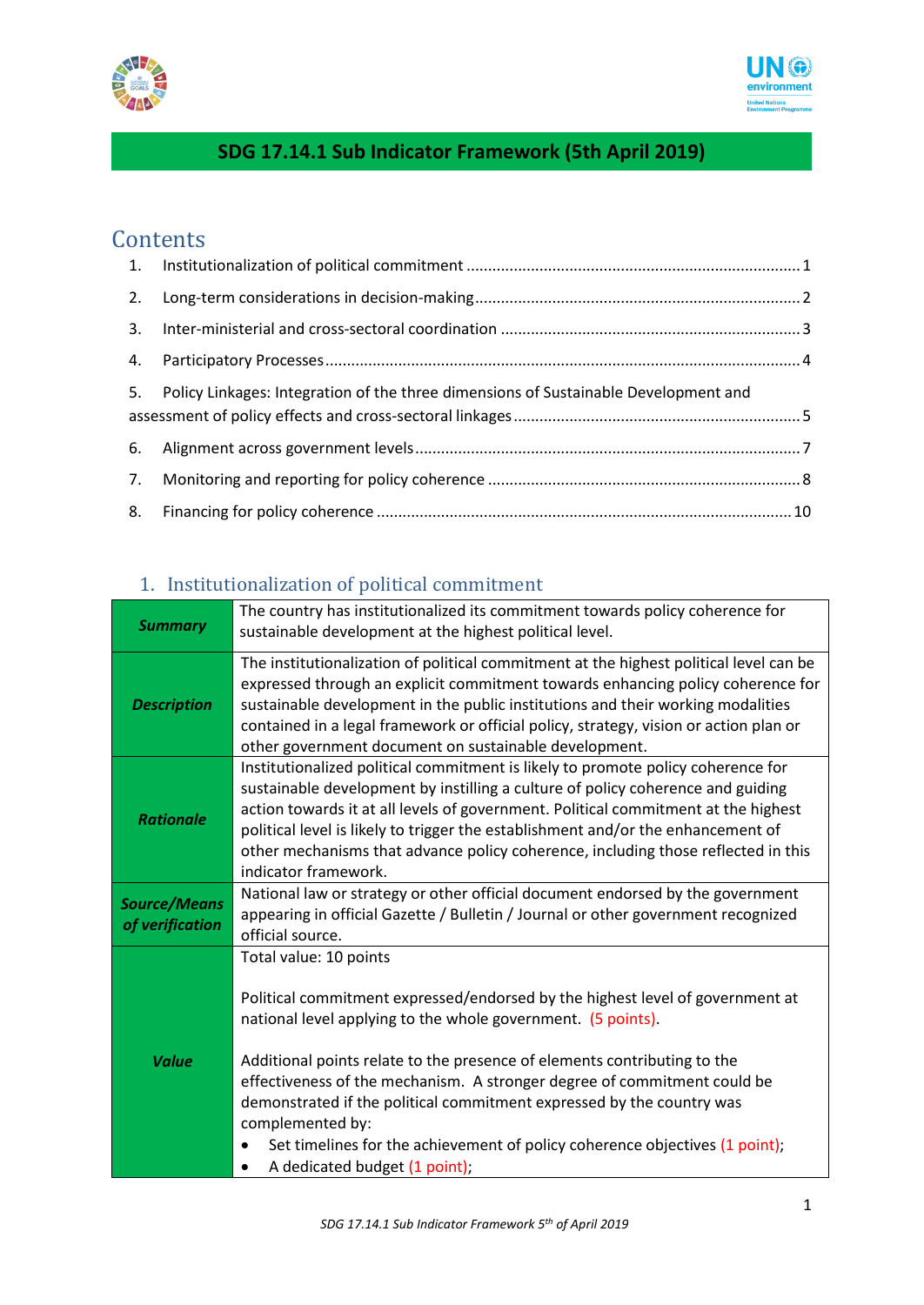



|                               | Defined roles and responsibilities (1 point);<br>A requirement for a regular reporting mechanism (parliament, central office of<br>the government, public, etc.) (1 point);<br>Explicit consideration of international commitments (1 point). |
|-------------------------------|-----------------------------------------------------------------------------------------------------------------------------------------------------------------------------------------------------------------------------------------------|
| <b>Clarification</b><br>notes |                                                                                                                                                                                                                                               |

# 2. Long-term considerations in decision-making

| <b>Summary</b>                         | The country has mechanisms in place to ensure that long-term considerations are<br>integrated in decision-making, policy development and planning.                                                                                                                                                                                                                                                                                                                                                                                                                                                                                                                                                                                                                                                                                                                                                                                                                                                                                       |
|----------------------------------------|------------------------------------------------------------------------------------------------------------------------------------------------------------------------------------------------------------------------------------------------------------------------------------------------------------------------------------------------------------------------------------------------------------------------------------------------------------------------------------------------------------------------------------------------------------------------------------------------------------------------------------------------------------------------------------------------------------------------------------------------------------------------------------------------------------------------------------------------------------------------------------------------------------------------------------------------------------------------------------------------------------------------------------------|
| <b>Description</b>                     | This sub-indicator identifies whether the country has mechanisms in place to<br>ensure that decision-making, policy development and planning follow objectives<br>that are long-term, i.e. span beyond the current electoral cycle, and consider the<br>interests of future generations.<br>This can be expressed through a combination of having long-term goals and the<br>interests of future generations embedded in national legal or strategic frameworks<br>that apply to the whole of government, with assessment and oversight<br>mechanisms that aim to ensure that these goals and interests are considered in<br>decision making and planning.                                                                                                                                                                                                                                                                                                                                                                               |
| <b>Rationale</b>                       | The aim of the mechanism is to ensure that public decision-making, policy-making<br>and policy implementation are informed by the consideration of long-term effects<br>on the three dimensions of sustainable development, rather than only focusing on<br>short terms gains or problems and take into account the interests of future<br>generations.                                                                                                                                                                                                                                                                                                                                                                                                                                                                                                                                                                                                                                                                                  |
| <b>Source/Means</b><br>of verification | National law or strategy endorsed by the government appearing in official Gazette<br>/ Bulletin / Journal or other government recognized official source.                                                                                                                                                                                                                                                                                                                                                                                                                                                                                                                                                                                                                                                                                                                                                                                                                                                                                |
| <b>Value</b>                           | Total value: 10 points<br>Long-term objectives going beyond the current electoral cycle, and the interests of<br>future generations embedded in the national sustainable development strategy or<br>policy framework. (5 points)<br>Additional points relate to the presence of mechanisms that could further instill a<br>culture of long termism and intergenerational equity in decision-making. These<br>could include the following (non-exhaustive list) (5 points for one or a combination<br>of the following)<br>A commissioner or ombudsperson for future generations;<br>$\bullet$<br>Other mechanisms of scrutiny or oversight over the possible effects on future<br>$\bullet$<br>generations of policies or legislation (e.g. auditing mechanisms);<br>Mechanisms for regular appraisal of policies to ensure that unanticipated<br>$\bullet$<br>effects are integrated over time;<br>Impact assessment mechanisms that take into account intergenerational<br>$\bullet$<br>effects of major infrastructural developments. |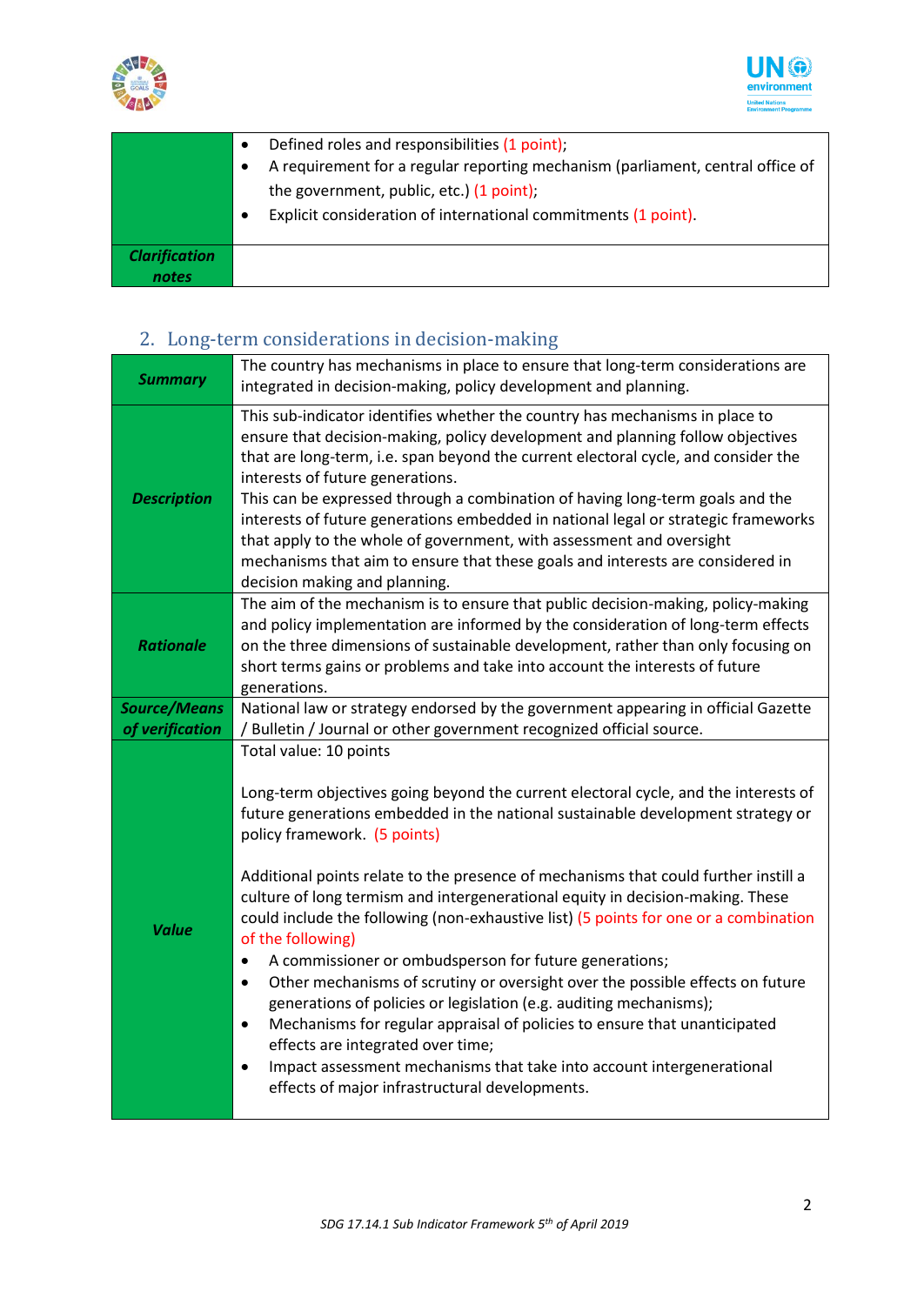



### 3. Inter-ministerial and cross-sectoral coordination

| <b>Summary</b>                         | The country has an institutional mechanism in place that periodically brings together<br>relevant ministries and governmental entities to enhance coherence across sustainable<br>development related policies including sectoral policies.                                                                                                                                                                                                                                                                                                                                                                                                                                                                                                                        |
|----------------------------------------|--------------------------------------------------------------------------------------------------------------------------------------------------------------------------------------------------------------------------------------------------------------------------------------------------------------------------------------------------------------------------------------------------------------------------------------------------------------------------------------------------------------------------------------------------------------------------------------------------------------------------------------------------------------------------------------------------------------------------------------------------------------------|
| <b>Description</b>                     | This sub-indicator aims to assess whether the country has in place a mechanism to<br>facilitate inter-sectoral dialogue to ensure coherence across the three dimensions of<br>sustainable development (economic, social and environmental) in all policy-making and<br>planning, by:<br>bringing together ministries or other governmental entities that are the most                                                                                                                                                                                                                                                                                                                                                                                              |
|                                        | relevant to sustainable development at national level on a regular basis and/or at<br>crucial policy-making and planning stages; or<br>having a specific central coordination body mandated with sustainable development.                                                                                                                                                                                                                                                                                                                                                                                                                                                                                                                                          |
| <b>Rationale</b>                       | The aim of the mechanism is to facilitate inter sectoral dialogue which in turn will ensure<br>coherence across the three dimensions of sustainable development (economic, social<br>and environmental) in all policy-making and planning. This mechanism should also<br>enable the government to periodically address and mitigate the impact of policies in one<br>sector on another sector to the extent possible and address the trade-offs examined. It<br>should enable the government to align existing development strategies, plans or<br>roadmaps with the Sustainable Development Goals and work towards coherence among<br>different sectoral policies/planning frameworks.                                                                            |
| <b>Source/Means</b><br>of verification | Official document establishing the mechanism appearing in official<br>Gazette/Bulleting/Journal or other government recognized official source.                                                                                                                                                                                                                                                                                                                                                                                                                                                                                                                                                                                                                    |
|                                        | Total value: 10 points                                                                                                                                                                                                                                                                                                                                                                                                                                                                                                                                                                                                                                                                                                                                             |
|                                        | Mechanism for regular coordination established at the national level and bringing<br>together governmental entities and [ideally] other stakeholders such as civil society,<br>academia and private sector representatives, to facilitate information sharing and<br>consultation among different ministries/sectors (5 points).                                                                                                                                                                                                                                                                                                                                                                                                                                   |
|                                        | Elements that would strengthen the mechanism by contributing to its effectiveness:                                                                                                                                                                                                                                                                                                                                                                                                                                                                                                                                                                                                                                                                                 |
| <b>Value</b>                           | A mandate to make decisions regarding trade-offs (2 points);<br>$\bullet$<br>Convened by a centralized government body such as the Office of the Prime Minister<br>$\bullet$<br>or President or other relevant national governmental entity such as Ministry of<br>Foreign Affairs, Planning, Interior Affairs, Development etc. (1 point);<br>Representation and coordination at both political/strategic level and technical level,<br>$\bullet$<br>to ensure political commitment and its translation into action and alignment<br>between the two levels (1 point);<br>A mandate to promote alignment of internal and external policies including through<br>$\bullet$<br>the involvement of the Ministry of Foreign Affairs (or equivalent bodies) (1 point). |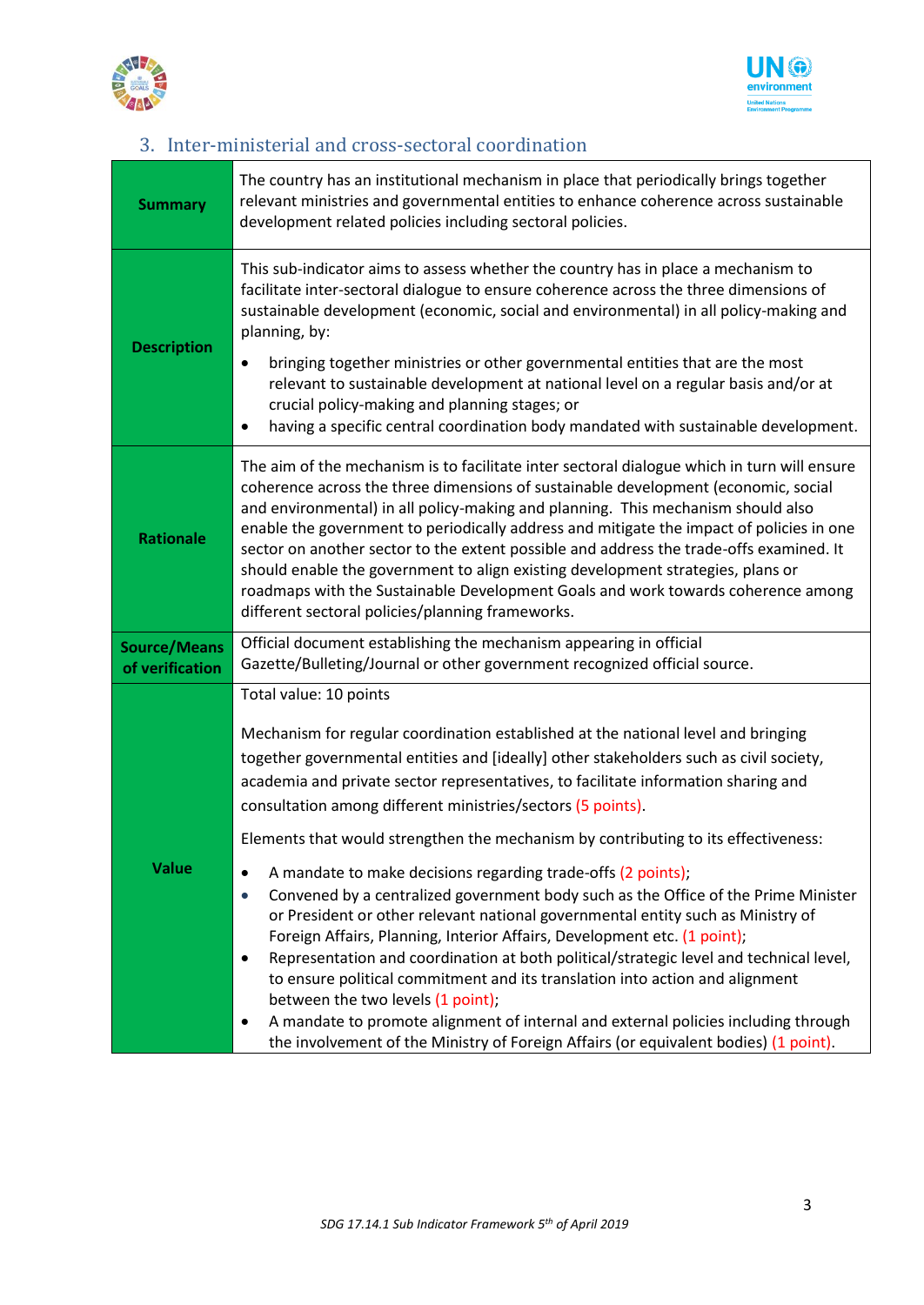



#### 4. Participatory Processes

| <b>Summary</b>                         | The country has mechanisms in place to ensure that laws, policies, plans,<br>programmes and major development projects at different levels of government<br>and including at the overarching/general, sectoral and local level are developed<br>through participatory processes that involve relevant stakeholders.                                                                                                                                                                          |
|----------------------------------------|----------------------------------------------------------------------------------------------------------------------------------------------------------------------------------------------------------------------------------------------------------------------------------------------------------------------------------------------------------------------------------------------------------------------------------------------------------------------------------------------|
| <b>Description</b>                     | This sub-indicator aims to assess whether the country has in place mechanisms for<br>the consultation and the integration of the concerns expressed by the stakeholders<br>potentially affected by or having an interest in a law, policy, plan, programme or<br>major development project at different levels of government and including at the<br>overarching/general, sectoral and local level.                                                                                          |
|                                        | The mechanism can take various forms, but as a minimum it should be<br>institutionalized through a formal requirement that stakeholders are consulted.<br>The way in which consultations are to take place may vary, and could include (non-<br>exhaustive list): the early publishing and invitation for written feedback; public<br>hearings; poll/public opinion surveys, etc.                                                                                                            |
|                                        | Participatory processes allow for inputs from all stakeholders which in turn ensures<br>that various angles, interests and concerns are taken into consideration early in the<br>decision making, planning and policy making cycles, which in turn is likely to<br>prevent and mitigate potential negative impacts and to foster a balanced<br>consideration of the three dimensions of sustainable development.                                                                             |
| <b>Rationale</b>                       | Participatory processes provide an opportunity to promote buy-in and support<br>from key stakeholders and partners, which is likely to enhance implementation and<br>compliance and can foster better coherence and synergies in the implementation<br>of sustainable development initiatives by different stakeholders.                                                                                                                                                                     |
|                                        | For consultation mechanisms to be effective, the forms of participation need to be<br>tailored to the specific needs and circumstances of the relevant stakeholders, who<br>need to be empowered to participate.                                                                                                                                                                                                                                                                             |
| <b>Source/Means</b><br>of verification | Official document establishing the mechanism (e.g. law, decree, guidance<br>documents, etc.), appearing in official Gazette/Bulletin/Journal or other government<br>recognized source                                                                                                                                                                                                                                                                                                        |
|                                        | Total value: 10 points<br>Requirement that relevant stakeholders are consulted at the early stages of                                                                                                                                                                                                                                                                                                                                                                                        |
| <b>Value</b>                           | development of laws, policies, plans, programmes and major development projects<br>at different levels of government and including at the overarching/general, sectoral<br>and local level, accompanied with the requirement for a reasonable timeframe for<br>information and participation of relevant stakeholders and other procedural<br>standards to make participation effective (5 points).<br>Elements that would strengthen the mechanism by contributing to its<br>effectiveness: |
|                                        | Consultations mandated to take place at various stages of the policy cycle, i.e.<br>not only during policy development but also at implementation, evaluation,<br>and revision stages (1 point);                                                                                                                                                                                                                                                                                             |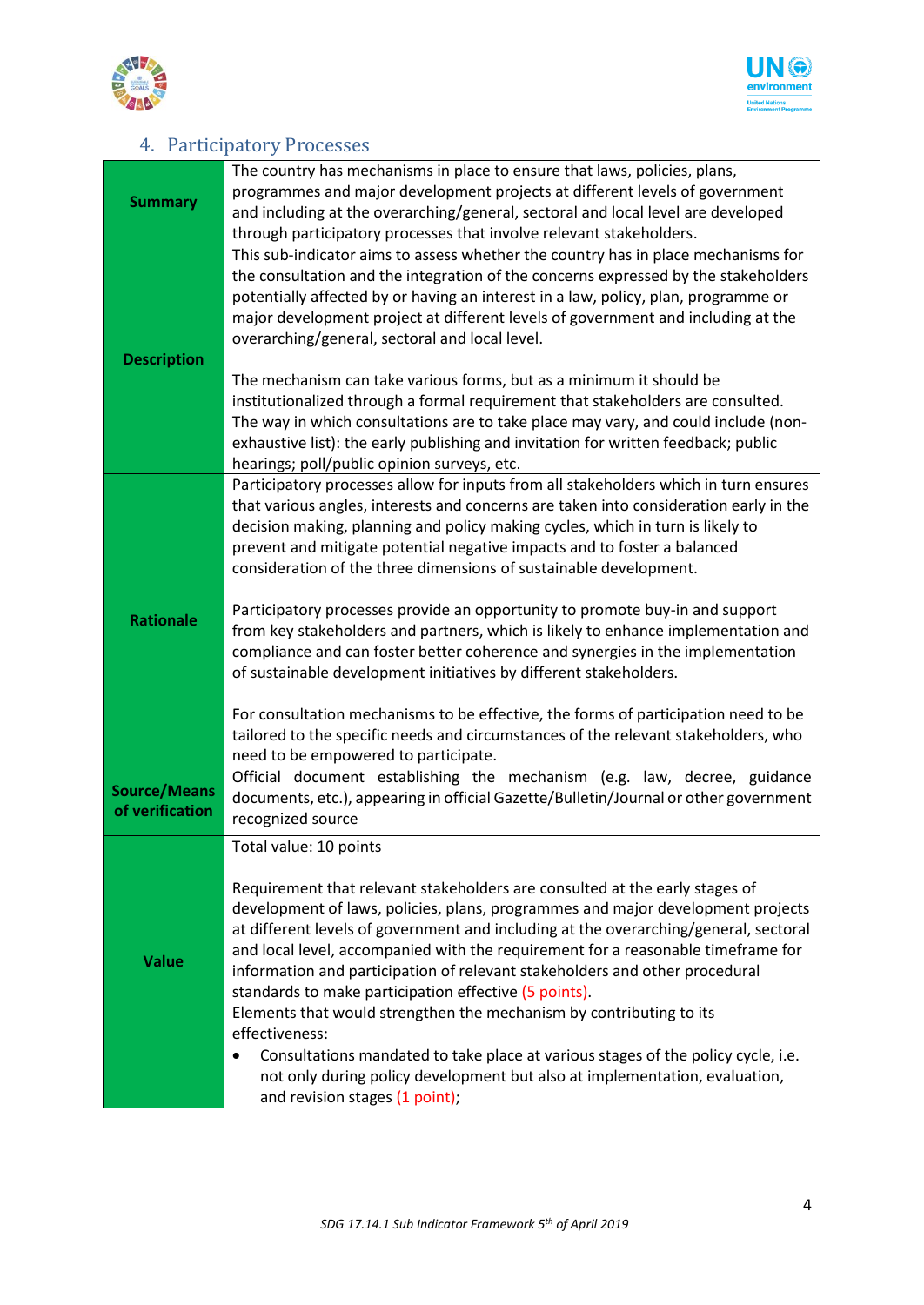



- Institutions are required to disclose the rationale for taking or not taking into account inputs from consultations (2 points);
- An accountability mechanism that allows public intervention such as petitioning and subsequent review regarding sustainable development related policies (2 points).
- 5. Policy Linkages: Integration of the three dimensions of Sustainable Development and assessment of policy effects and cross-sectoral linkages

| <b>Summary</b>     | The country has mechanisms in place that allow relevant public institutions to<br>integrate the three dimensions of sustainable development and systematically<br>assess the policy effects and cross-sectoral linkages throughout the policy and<br>planning processes.                                                                                                                                                                                                                                                                                                                                                                                                                                                                                                                                                                                                                                                                                                                                                                                                                                                                                                                                                                                                                                                                                                                                                                                                                                                         |
|--------------------|----------------------------------------------------------------------------------------------------------------------------------------------------------------------------------------------------------------------------------------------------------------------------------------------------------------------------------------------------------------------------------------------------------------------------------------------------------------------------------------------------------------------------------------------------------------------------------------------------------------------------------------------------------------------------------------------------------------------------------------------------------------------------------------------------------------------------------------------------------------------------------------------------------------------------------------------------------------------------------------------------------------------------------------------------------------------------------------------------------------------------------------------------------------------------------------------------------------------------------------------------------------------------------------------------------------------------------------------------------------------------------------------------------------------------------------------------------------------------------------------------------------------------------|
| <b>Description</b> | Mechanisms could include specific legal provisions, guidelines, mandates,<br>assessment tools and coordination mechanisms throughout the entire policy and<br>planning process at all levels of government. These mechanisms should apply to<br>policy and planning at both national and subnational levels and should address<br>domestic as well as international effects and linkages.<br>Mechanisms may take several forms, including one or a combination of the<br>following:<br>• A formal requirement that every new policy at all levels of government is<br>accompanied by an ex-ante assessment of its contribution to all three dimensions<br>of sustainable development and of its impact on other policies and other sectors;<br>. The inclusion in planning templates or checklists at all levels of government of the<br>need for ex-ante assessment of how all three dimensions of sustainable<br>development are considered and of cross-sectoral impacts of the plan;<br>• A system for the ex-post assessment of the contribution of policies or plans to all<br>three dimensions of sustainable development and of their cross-sectoral impacts<br>and for consideration of the findings in future policy making;<br>• A mechanism bringing together relevant sectoral representatives, for example<br>through a cross-sectoral task force, to regularly review the potential or actual<br>effects of given policies and plans and advise on corrective action.<br>More ambitious mechanisms would include: |
|                    | • A full cost-benefit analysis of policy impacts across all sectors; the identification<br>of measures to mitigate potentially negative effects and to optimize synergies;<br>. The consideration of international spill-overs, such as cross-border and<br>international impacts;<br>• The inclusion of indicators related to the implementation of policies or plans that<br>track progress towards all three dimensions of sustainable development, cross-                                                                                                                                                                                                                                                                                                                                                                                                                                                                                                                                                                                                                                                                                                                                                                                                                                                                                                                                                                                                                                                                    |
|                    | sectoral effects and the implementation of mitigation measures;                                                                                                                                                                                                                                                                                                                                                                                                                                                                                                                                                                                                                                                                                                                                                                                                                                                                                                                                                                                                                                                                                                                                                                                                                                                                                                                                                                                                                                                                  |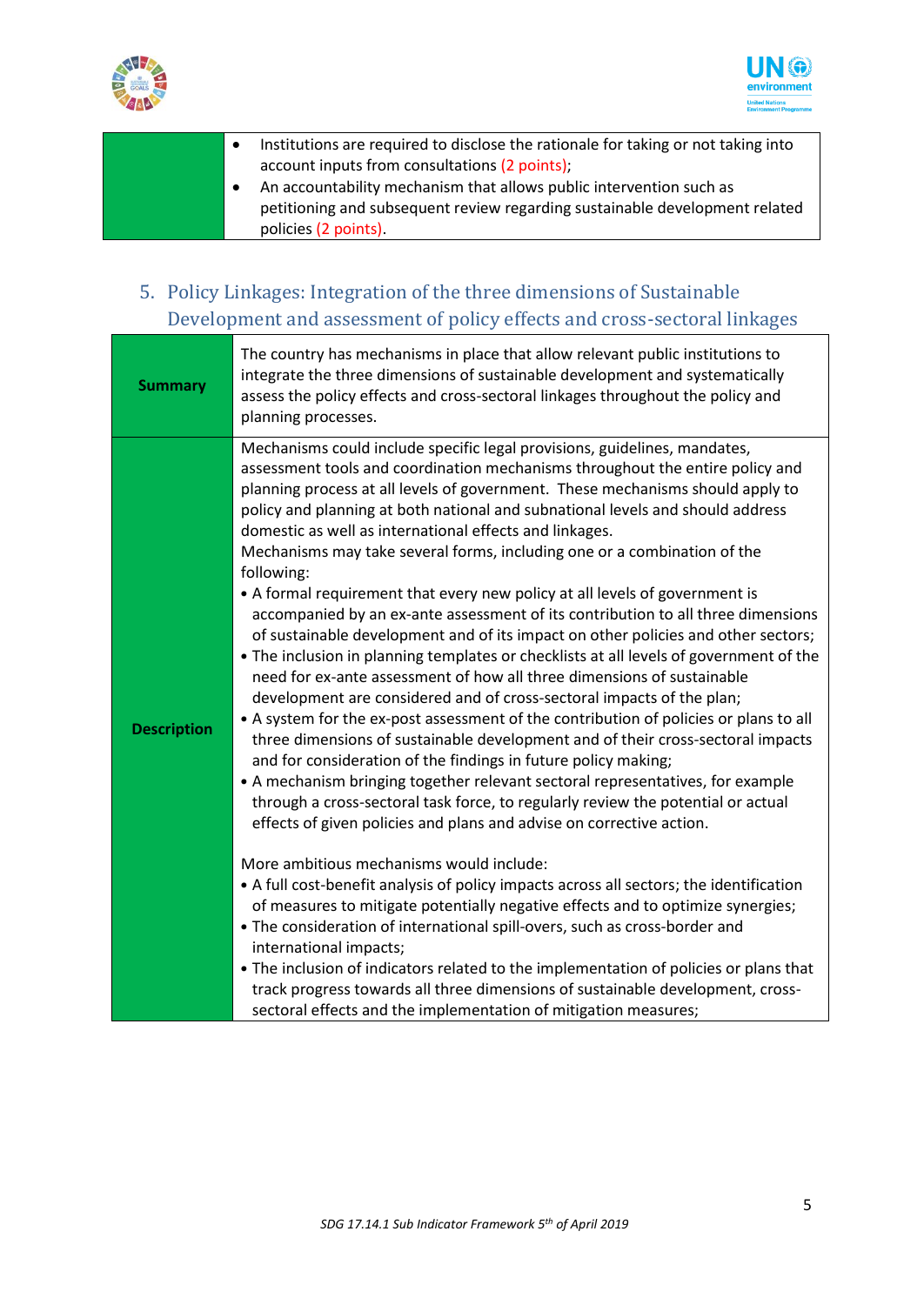



|                                        | The 2030 Agenda commits the global community to "achieving sustainable<br>development in its three dimensions-economic, social and environmental-in a<br>balanced and integrated manner".                                                                                                                                                                                                                                                                                                                                                                                                                                                                                                                 |
|----------------------------------------|-----------------------------------------------------------------------------------------------------------------------------------------------------------------------------------------------------------------------------------------------------------------------------------------------------------------------------------------------------------------------------------------------------------------------------------------------------------------------------------------------------------------------------------------------------------------------------------------------------------------------------------------------------------------------------------------------------------|
|                                        | The aim of the mechanism is to ensure that economic, social and environmental<br>goals and targets are pursued in a balanced way, and that policies are aligned, so<br>that:<br>Trade-offs are understood and inform decision-making;<br>$\bullet$<br>Potentially negative impacts are identified and mitigated to the extent<br>$\bullet$<br>possible; and<br>Positive linkages are optimized.<br>$\bullet$                                                                                                                                                                                                                                                                                              |
| <b>Rationale</b>                       | Policies, plans, programmes and projects are often developed in silos. This can lead<br>to a policy in one sector negatively impacting a policy in another sector, policies in<br>different sectors inadvertently competing over the same natural resources, or<br>policies or plans that primarily address a problem of an economic, or social or<br>environmental nature and do not consider the other dimensions. Similarly, action<br>to address one specific sustainable development goal may be taken without<br>consideration of the other goals.                                                                                                                                                  |
|                                        | Mechanisms for assessing policy effects and cross-sectoral linkages allow, to the<br>extent possible, to ensure that potential negative impacts are prevented and<br>mitigated, and potential positive synergies optimized, and thus that policies in<br>different sectors are coherent amongst themselves. Conversely, without adequate<br>collaboration, opportunities to harness positive cross-sectoral linkages may be<br>missed. For example, outputs from one sector, currently considered waste, could<br>serve as a useful input to another sector. Further, such mechanisms would ensure<br>that cross-cutting issues, such as gender or health, are mainstreamed into all<br>sectoral policies |
| <b>Source/Means</b><br>of verification | Policy and planning guidelines, templates or checklists<br>$\bullet$<br>Official documents establishing formal cross-sectoral policy/planning task force<br>or collaboration mechanisms.                                                                                                                                                                                                                                                                                                                                                                                                                                                                                                                  |
| <b>Value</b>                           | Total value: 10 points                                                                                                                                                                                                                                                                                                                                                                                                                                                                                                                                                                                                                                                                                    |
|                                        | Either or a combination of the following (5 points):<br>A requirement that every new policy includes or is accompanied by an ex-ante<br>assessment of its contribution to all three dimensions of sustainable<br>development and of its impact on other policies and cross-sectoral impacts;<br>Planning templates or checklists requiring an ex ante assessment of how all three<br>þ<br>dimensions of sustainable development are considered and of cross-sectoral<br>impacts;                                                                                                                                                                                                                          |
|                                        | A system for the ex-post assessment of the contribution of policies or plans to all<br>three dimensions of sustainable development and cross-sectoral impacts to<br>inform future policy making;<br>A mechanism bringing together relevant sectoral representatives for example<br>þ<br>through a cross-sectoral task force to regularly review the potential or actual                                                                                                                                                                                                                                                                                                                                   |
|                                        | effects of given policies and plans and advise on corrective action.<br>Additional points related to elements that would strengthen the effectiveness of the<br>mechanism:                                                                                                                                                                                                                                                                                                                                                                                                                                                                                                                                |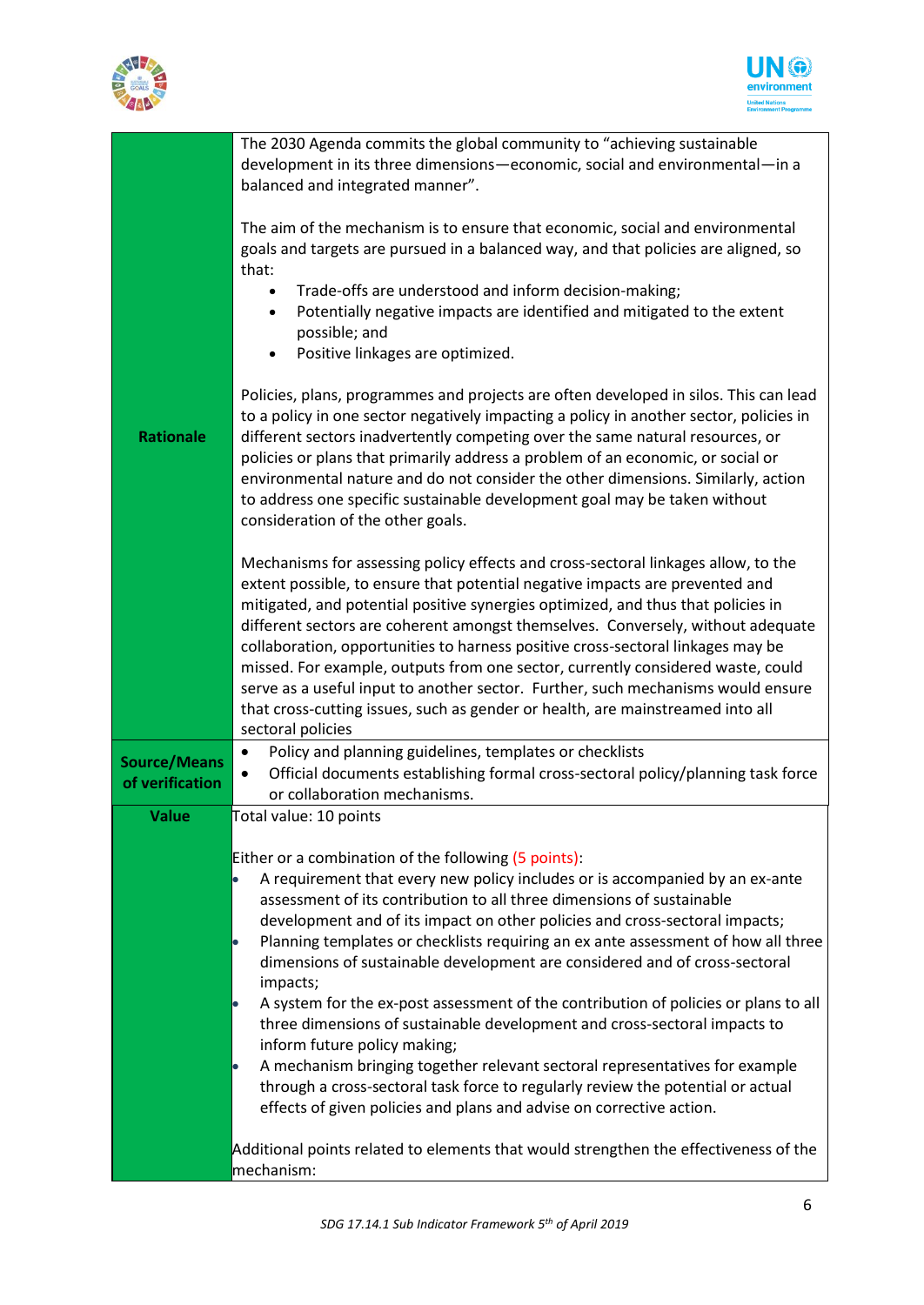





- The application of the above mechanisms at all levels of government, i.e. national and subnational (1 point);
- The establishment of indicators related to the implementation of policies or plans that track progress towards all three dimensions of sustainable development and the implementation of mitigation measures (1 point);
- A full cost-benefit analysis of policy impacts across all sectors included as part of the ex ante assessments related to new policies or plans (1 point);
- The identification of measures to mitigate potentially negative effects and to optimize synergies as part of policy and planning (1 point);
- The consideration of international spill-overs, such as cross-border and international impacts (1 point).

#### 6. Alignment across government levels

| <b>Summary</b>                         | The country has mechanisms in place for aligning priorities, policies and plans<br>between various levels of government.                                                                                                                                                                                                                                                                                                                                                                                                                                                                                                                                                                                                                                                                                                                                                                                                                                                                                                                                                                                                                                                                           |
|----------------------------------------|----------------------------------------------------------------------------------------------------------------------------------------------------------------------------------------------------------------------------------------------------------------------------------------------------------------------------------------------------------------------------------------------------------------------------------------------------------------------------------------------------------------------------------------------------------------------------------------------------------------------------------------------------------------------------------------------------------------------------------------------------------------------------------------------------------------------------------------------------------------------------------------------------------------------------------------------------------------------------------------------------------------------------------------------------------------------------------------------------------------------------------------------------------------------------------------------------|
| <b>Description</b>                     | These mechanisms could take various forms, including one or a combination of the<br>following:<br>Consultation and coordination mechanisms to systematically collect the inputs<br>of sub-national government entities and the consideration of their priorities in<br>national policy and strategy formulation and planning processes and to<br>integrate national priorities into the subnational policies, plans and<br>programmes;<br>Contractual or other institutional arrangements for regular formal exchange<br>$\bullet$<br>between central government and subnational levels of government for<br>systematic consultation, collaboration, and alignment of efforts;<br>Mechanisms to ensure substantive coherence such as policy or planning and<br>$\bullet$<br>budgeting templates or checklists that require demonstration of alignment<br>between sub-national and national level policies before validation and budget<br>allocation;<br>Planning cycle timeframes that facilitate the alignment of national and sub-<br>$\bullet$<br>national plans, or systems that allow for the regular review of plans, policies,<br>regulations and programmes to facilitate such alignment. |
| <b>Rationale</b>                       | The aim of this mechanism is to ensure that policies, plans, and programmes at all<br>levels of government (national and sub-national) are aligned and mutually<br>supportive, and do not contradict or work against each other.<br>In the absence of such alignment, key aspects of national strategies or plans may<br>not be adequately implemented at the sub-national or local levels, or vice versa<br>may not take into account the reality and priorities on the ground.                                                                                                                                                                                                                                                                                                                                                                                                                                                                                                                                                                                                                                                                                                                   |
| <b>Source/Means</b><br>of verification | Constitutional provision, national law or decree establishing one of the<br>$\bullet$<br>mechanisms above appearing in official Gazette / Bulletin / Journal or other<br>government recognized official source<br>Government endorsed planning guidelines, templates or checklists.                                                                                                                                                                                                                                                                                                                                                                                                                                                                                                                                                                                                                                                                                                                                                                                                                                                                                                                |
| <b>Value</b>                           | Total value: 10 points<br>Either of the following mechanism (5 points) or a combination of them (10 points):                                                                                                                                                                                                                                                                                                                                                                                                                                                                                                                                                                                                                                                                                                                                                                                                                                                                                                                                                                                                                                                                                       |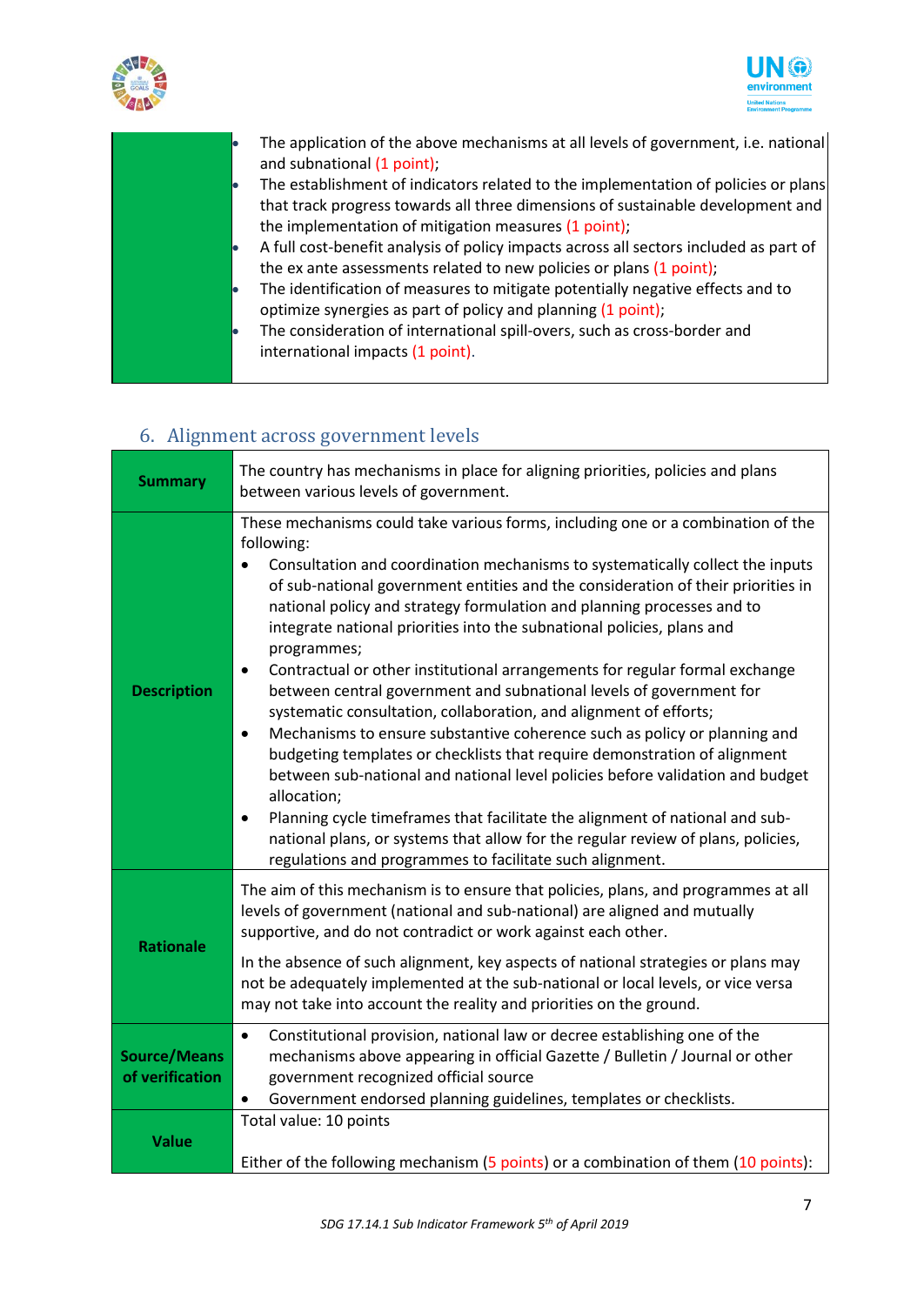



| Consultation and coordination mechanisms to systematically collect the inputs<br>of sub-national government entities and the consideration of their priorities in<br>national policy, strategy formulation and planning processes and to integrate<br>national priorities into the subnational policies, plans and programmes;<br>Contractual or other institutional arrangements for regular formal exchange<br>between central government and subnational levels of government for<br>systematic consultation, collaboration, and alignment of efforts;<br>Mechanisms to ensure substantive coherence such as policy or planning and<br>$\bullet$<br>budgeting templates or checklists that require demonstration of alignment<br>between sub-national and national level policies before validation and budget |
|-------------------------------------------------------------------------------------------------------------------------------------------------------------------------------------------------------------------------------------------------------------------------------------------------------------------------------------------------------------------------------------------------------------------------------------------------------------------------------------------------------------------------------------------------------------------------------------------------------------------------------------------------------------------------------------------------------------------------------------------------------------------------------------------------------------------|
| allocation;                                                                                                                                                                                                                                                                                                                                                                                                                                                                                                                                                                                                                                                                                                                                                                                                       |
| Planning cycle timeframes that facilitate the alignment of national and sub-<br>$\bullet$<br>national plans, or systems that allow for the regular review of plans, policies,<br>regulations and programmes to facilitate such alignment.                                                                                                                                                                                                                                                                                                                                                                                                                                                                                                                                                                         |

# 7. Monitoring and reporting for policy coherence

| <b>Summary</b>     | The country has mechanisms in place to systematically monitor and evaluate the<br>effects of policies on the various dimensions of sustainable development and cross-<br>sectoral impacts, and to report and inform adaptive action.                                                                                                                                                                                                                                                                                                                                                                                                                                                    |
|--------------------|-----------------------------------------------------------------------------------------------------------------------------------------------------------------------------------------------------------------------------------------------------------------------------------------------------------------------------------------------------------------------------------------------------------------------------------------------------------------------------------------------------------------------------------------------------------------------------------------------------------------------------------------------------------------------------------------|
|                    | This mechanism could be expressed through a requirement that the effects of<br>policies on the various dimensions of sustainable development and cross-sectoral<br>impacts are monitored and evaluated on a regular basis using specific indicators<br>and that the findings are used to inform adaptive action to ensure that such action<br>is coherent.                                                                                                                                                                                                                                                                                                                              |
|                    | Such a mechanism would be strengthened by the requirement that aspects of<br>policy coherence are integrated into reporting of government entities to the<br>Parliament and to the public.                                                                                                                                                                                                                                                                                                                                                                                                                                                                                              |
| <b>Description</b> | Further, policy coherence would be strengthened if decision making was informed<br>by sets of coherent data, and therefore an accompanying mechanism could be the<br>existence of tools and information management systems that facilitate availability,<br>accessibility and comparability of centralized and harmonized data on the various<br>dimensions of sustainable development, as well as harmonized data within each<br>dimension (for example harmonized environmental data that allow for comparing<br>information on climate and biodiversity and chemicals, or for comparing<br>information on various aspects of biodiversity, would inform more coherent<br>decisions). |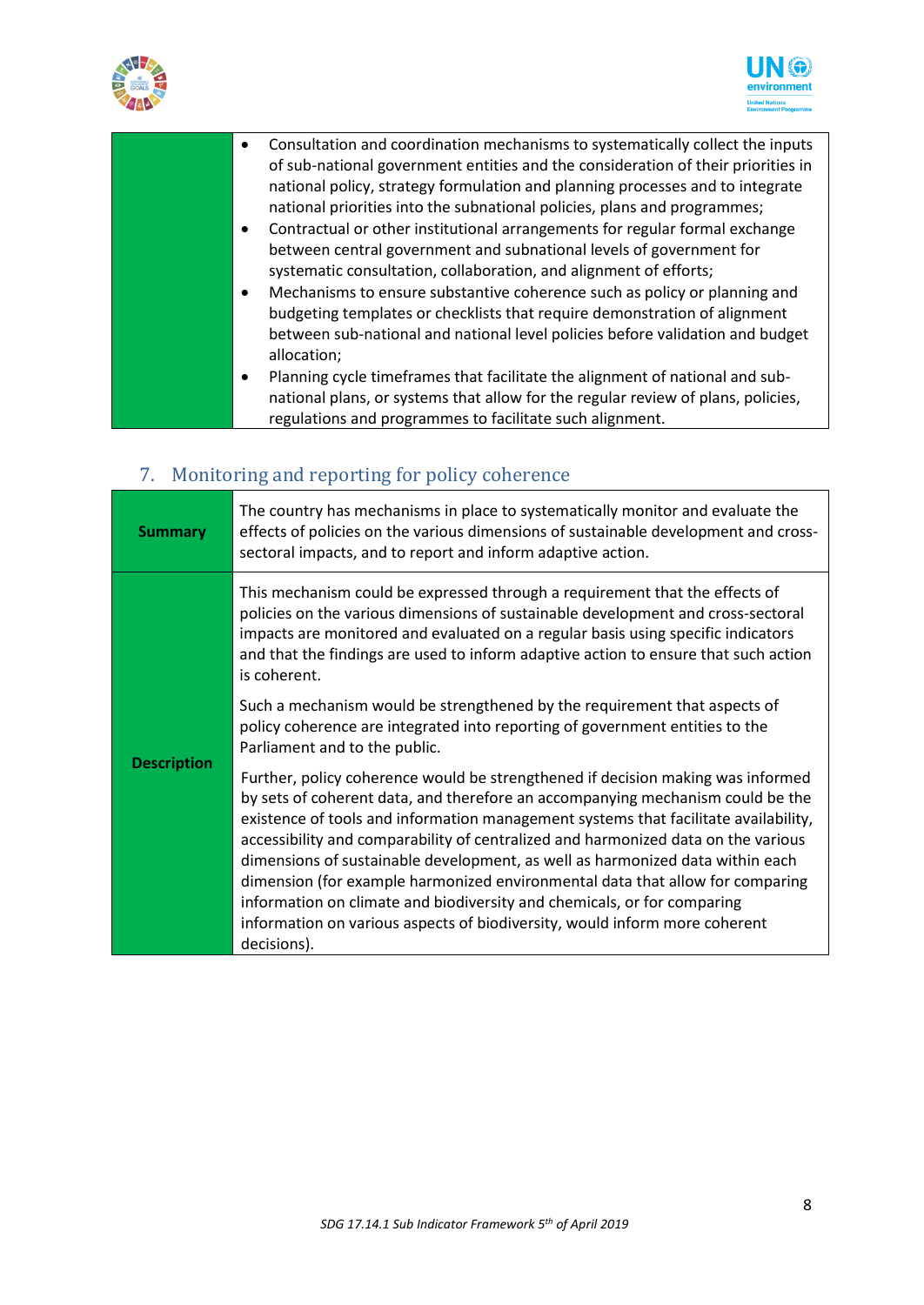



|                                        | The aim of the mechanism is to allow policy makers to track progress, through<br>specific indicators, in terms of coherence/incoherence of existing policies and to<br>enable corrective action to promote better coherence. Progress towards policy<br>coherence may be assessed in a variety of ways:                                                                                                                                                                                                                                                                                                                                                                                                                                 |
|----------------------------------------|-----------------------------------------------------------------------------------------------------------------------------------------------------------------------------------------------------------------------------------------------------------------------------------------------------------------------------------------------------------------------------------------------------------------------------------------------------------------------------------------------------------------------------------------------------------------------------------------------------------------------------------------------------------------------------------------------------------------------------------------|
| <b>Rationale</b>                       | Balanced contribution of policies to the three dimensions of sustainable<br>$\bullet$<br>development;<br>Coherence between sectoral policies and their effects.<br>$\bullet$                                                                                                                                                                                                                                                                                                                                                                                                                                                                                                                                                            |
|                                        | To further promote coherent policy making, countries could put in place reporting<br>mechanisms which would enhance transparency and accountability to the public<br>and would enable and empower public feedback and action to further promote<br>coherence. Further, countries could put in place systems to facilitate availability,<br>accessibility and comparability of centralized and harmonized data on the various<br>dimensions of sustainable development, as well as harmonized data within each<br>dimension, to enable well-informed and coherent action.                                                                                                                                                                |
| <b>Source/Means</b><br>of verification | Law or other government endorsed official document establishing the requirement<br>to monitor and evaluate /report on policy coherence aspects into report, appearing<br>in official Gazette / Bulletin / Journal or other government recognized official<br>source;<br>Evidence of existence and use of information management systems                                                                                                                                                                                                                                                                                                                                                                                                 |
| <b>Value</b>                           | Total points: 10                                                                                                                                                                                                                                                                                                                                                                                                                                                                                                                                                                                                                                                                                                                        |
|                                        | Legal requirement that the effects of policies on the various dimensions of<br>$\bullet$<br>sustainable development and cross-sectoral impacts are monitored and<br>evaluated on a regular basis using specific indicators and that the findings are<br>used to inform adaptive action to ensure that such action is coherent (5<br>points):<br>Requirement that aspects of policy coherence are integrated into reporting of<br>٠<br>government entities to the Parliament and to the public (2 points);<br>Existence and usage of tools and information management systems that<br>$\bullet$<br>facilitate availability, accessibility and comparability of centralized and<br>harmonized data on sustainable development (3 points). |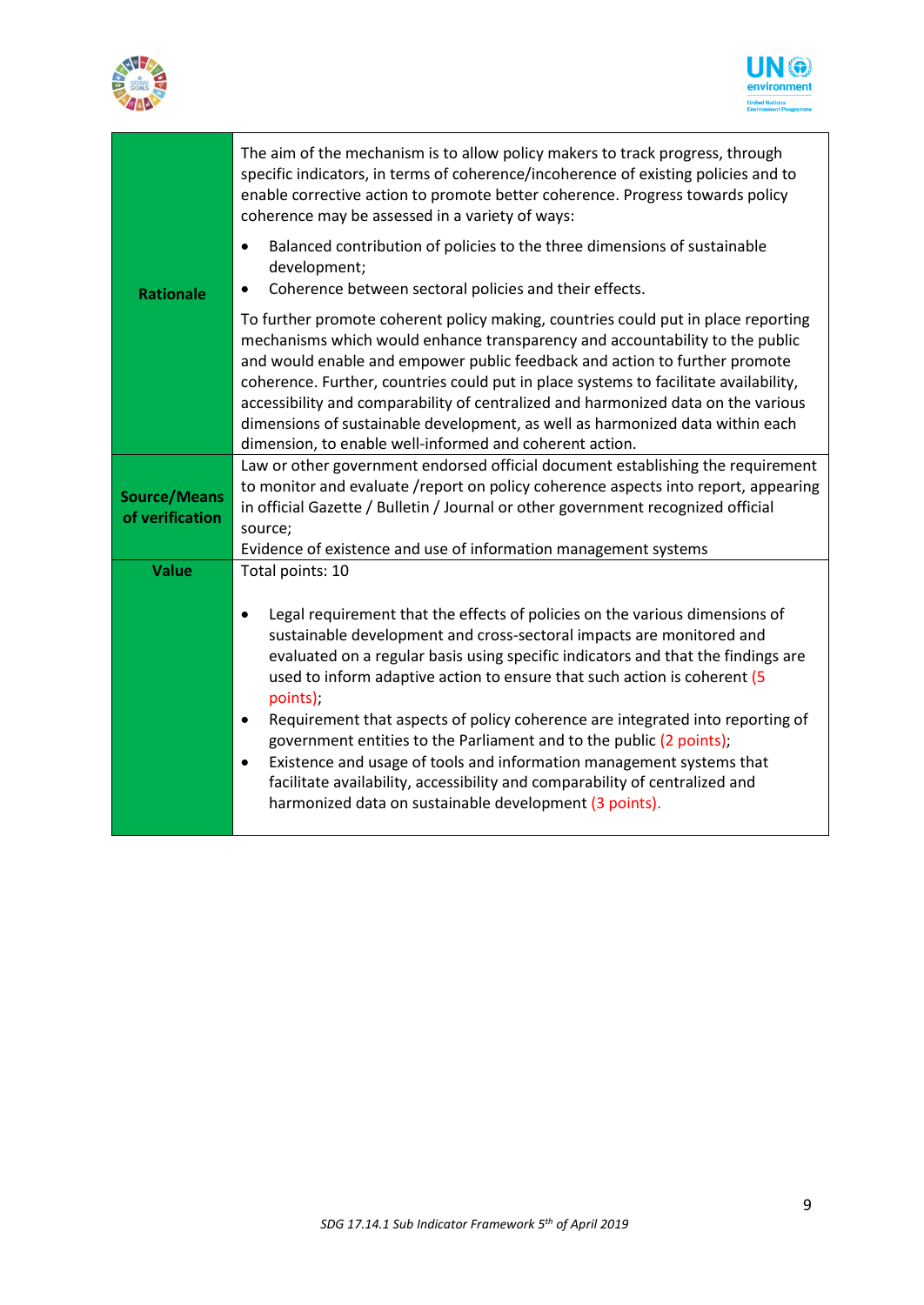



### 8. Financing for policy coherence

| Summary                                | The country has mechanisms in place to promote the alignment of private and<br>public finance to policy coherence objectives and to track related expenditures.                                                                                                                                                                                                                                                                                                                                                                                                                                                                                                                                                                                                                                                                                              |
|----------------------------------------|--------------------------------------------------------------------------------------------------------------------------------------------------------------------------------------------------------------------------------------------------------------------------------------------------------------------------------------------------------------------------------------------------------------------------------------------------------------------------------------------------------------------------------------------------------------------------------------------------------------------------------------------------------------------------------------------------------------------------------------------------------------------------------------------------------------------------------------------------------------|
| <b>Description</b>                     | Mechanisms may take several forms, including:<br>Check-lists to ensure that plans and budgets reflect aspects of policy coherence<br>for sustainable development before validation and budget allocation, at all<br>government levels;<br>Integrated financial information systems, including the use of budget codes, to<br>facilitate tracking, reporting and informed decisions on resource allocation at<br>all levels of government or public expenditure reviews that are tagged to the<br>various dimensions of sustainable development;<br>A requirement that cooperation funds are aligned with national policies and<br>$\bullet$<br>priorities of both donors and recipients.                                                                                                                                                                     |
| <b>Rationale</b>                       | The aim of this mechanism is to track allocations and expenditure promoting policy<br>coherence, such as contributions to all three dimensions of sustainable<br>development, consideration of cross-sectoral impacts and the alignment across<br>government levels. It also aims to ensure that funds from different sources are<br>coherent with national policies and priorities.<br>Further, to ensure coherence between internal and external priorities, countries<br>could put in place mechanisms to ensure that cooperation funds are aligned with<br>national policies and priorities of both donors and recipients.                                                                                                                                                                                                                               |
| <b>Source/Means</b><br>of verification | Planning and budgeting check-lists;<br>$\bullet$<br>Public expenditure review systems;<br>$\bullet$<br>Financial information management systems;<br>National cooperation/funding strategies;<br>Official documents setting up centralized funds.<br>$\bullet$                                                                                                                                                                                                                                                                                                                                                                                                                                                                                                                                                                                                |
| <b>Value</b>                           | Total value: 10 points<br>One or a combination of the following (5 points):<br>Check-lists to ensure that plans and budgets reflect aspects of policy coherence<br>for sustainable development before validation and budget allocation, at all<br>government levels;<br>Integrated financial information systems, including the use of budget codes, to<br>$\bullet$<br>facilitate tracking, reporting and informed decisions on resource allocation at<br>all levels of government or public expenditure reviews that are tagged to the<br>various dimensions of sustainable development.<br>Additional points for mechanisms that could promote alignment between internal<br>and external policy coherence:<br>Mechanisms to ensure that cooperation funds are aligned with national<br>policies and priorities of both donors and recipients (5 points). |

**Contact person**: Yannis Derbali [\(Yannis.derbali@un.org\)](mailto:Yannis.derbali@un.org) and Lowri Rees [\(Lowri.rees@un.org\)](mailto:Lowri.rees@un.org)